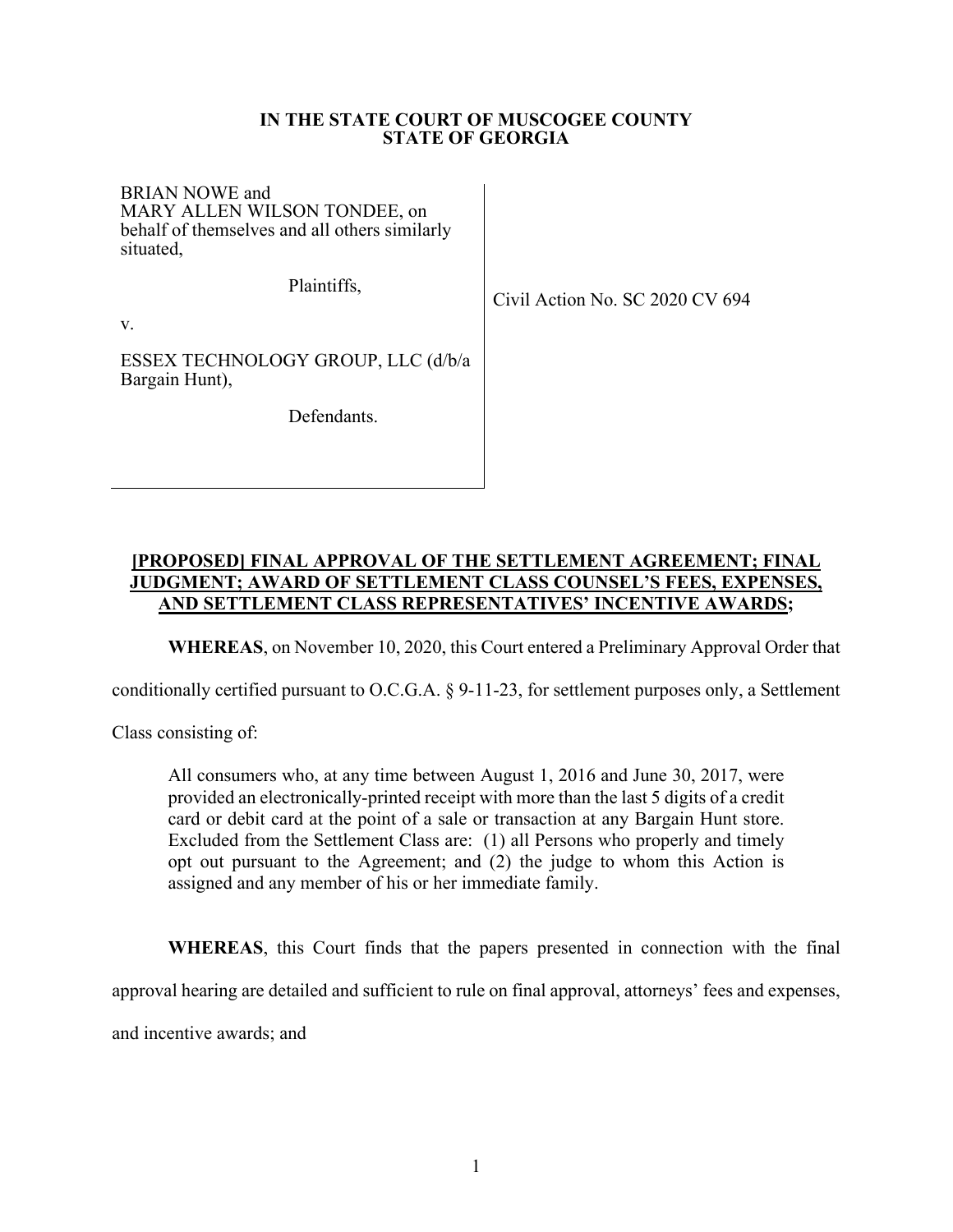**WHEREAS**, this Court, having heard from Settlement Class Counsel on behalf of the Settlement Class, and from Defendant's counsel, and having reviewed all other arguments and submissions presented by all interested persons and entities with respect to the settlement and the Settlement Class Counsel's attorneys' fees and expenses and incentive awards to the Settlement Class Representatives;

**WHEREAS**, this Court, having previously determined that the Settlement Class asserts both federal and state law claims alleging injury in fact caused by Defendant; and

**WHEREAS**, unless specifically defined herein, all capitalized terms used herein have the meanings set forth and defined in the Settlement Agreement, it is hereby

## **ORDERED, ADJUDGED, DECREED, AND FOUND THAT:**

1. This cause arises out of Settlement Class Representatives' allegations that Defendant committed violations of state and federal law, including but not limited to the Fair and Accurate Credit Transactions Act ("FACTA"), 15 U.S.C. § 1681, *et seq*., by providing electronically-printed receipts with more than the last five digits of a credit card number or debit card number at the point of sale or transaction.

2. Defendant denies that there is any factual or legal basis for Settlement Class Representatives' allegations. Defendant denies any liability and that Settlement Class Representatives or any other members of the Settlement Class have suffered injury or are entitled to monetary or other relief. Defendant finally denies that this case should be certified as a class action, except for purposes of settlement.

3. After extensive arm's-length settlement negotiations, the Parties agreed to settle this matter.

2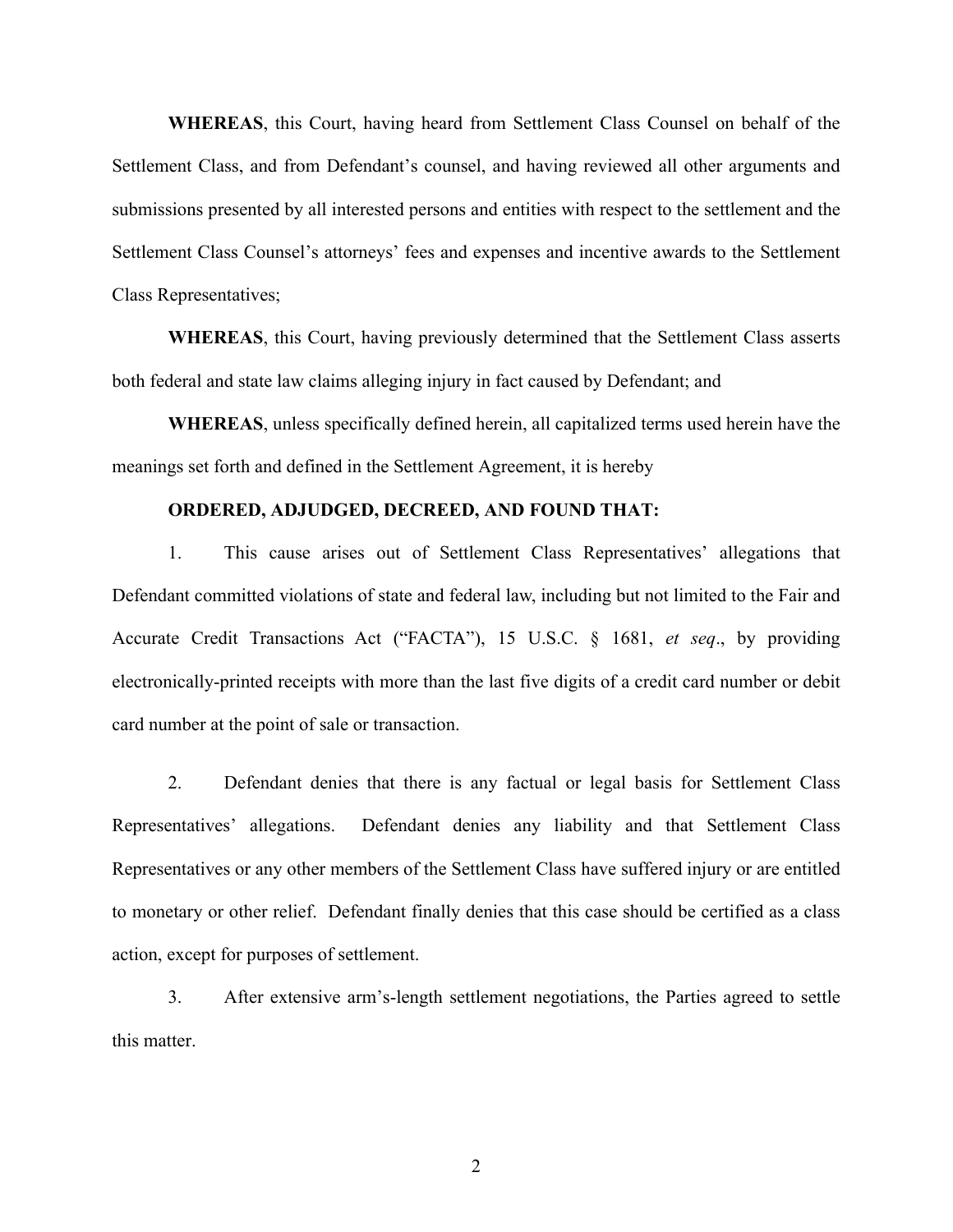4. The Settlement Agreement provides substantial and meaningful relief to the Settlement Class, including affirmative relief that requires Defendant to continue refraining from printing more than the last five digits of the credit card and debit card numbers on printed receipts issued to customers, as well as monetary benefits to the Settlement Class.

5. The Settlement Agreement provides for a settlement under which Participating Claimants can make claims to receive monetary benefits.

6. The Settlement Class as provided in the Preliminary Approval Order is unconditionally certified pursuant to O.C.G.A. § 9-11-23. The prerequisites for a class action under O.C.G.A. § 9-11-23 have been satisfied in that (a) the members of the Settlement Class are so numerous that joinder of all members thereof is impracticable; (b) there are questions of law and fact common to the Settlement Class, and the common questions predominate over any questions affecting only individual members; (c) the claims of Settlement Class Representatives are typical of the claims of the Settlement Class they seek to represent; (d) Settlement Class Representatives have and will fairly and adequately represent the interests of the Settlement Class; and (e) a class action is superior to all other available methods for the fair and efficient adjudication of this controversy.

7. For purposes of the nonmonetary benefits specified in Section 11 of the Agreement, the prerequisites for a class action under O.C.G.A. § 9-11-23 have been satisfied in that (a) the members of the Settlement Class is so numerous that joinder of all member thereof is impracticable; (b) there are questions of law and fact common to the Settlement Class; (c) the claims of Settlement Class Representatives are typical of the claims of the Settlement Class they seek to represent; (d) Settlement Class Representatives have and will fairly and adequately represent the interests of the Settlement Class; and (e) Defendant has acted or refused to act on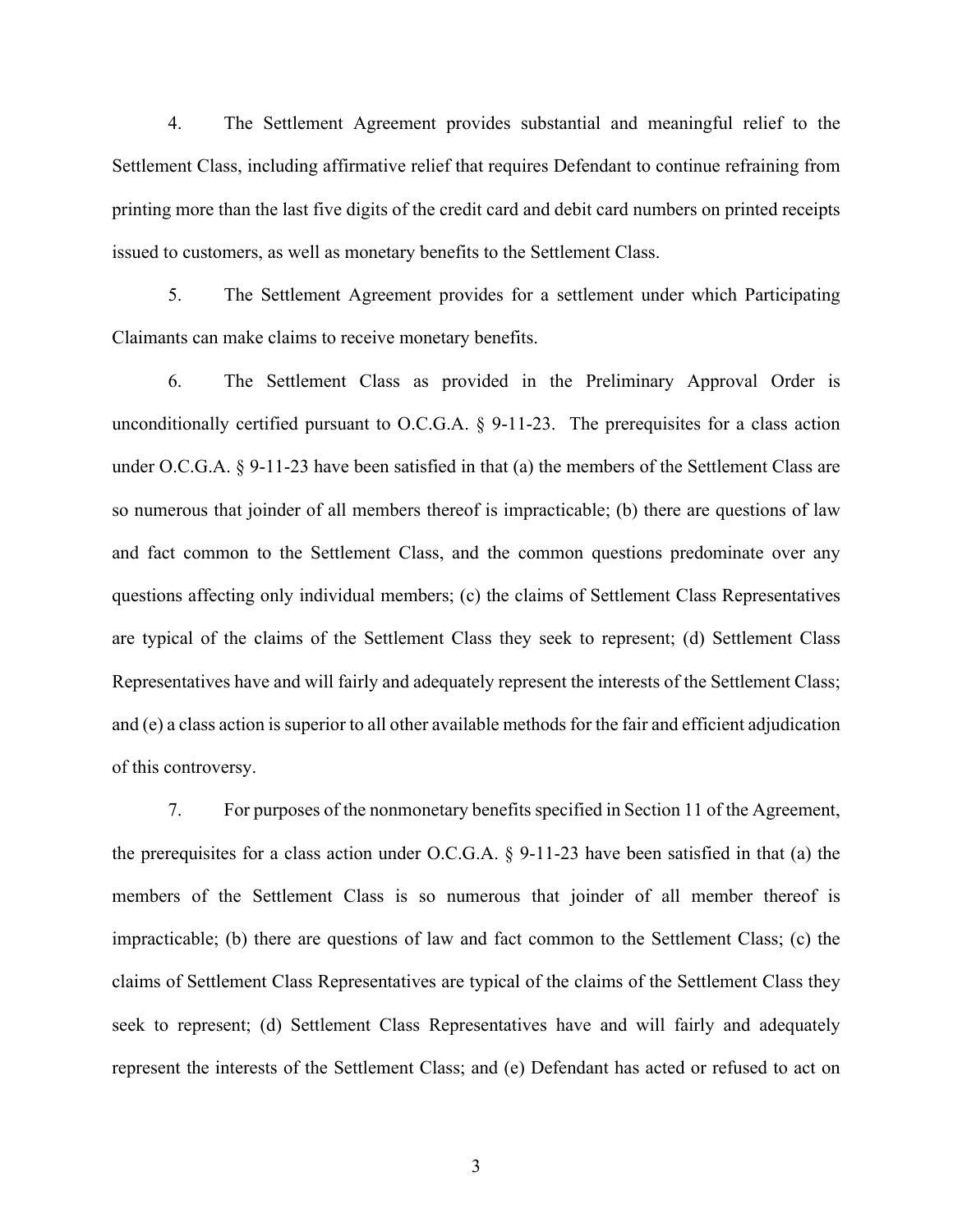grounds generally applicable to the class, thereby making appropriate final injunctive or declaratory relief with respect to the class as a whole.

8. This Court previously concluded, and again finds, that it has subject matter jurisdiction over the case and controversy and has the authority to enter this final judgment.

9. The following are appointed as Settlement Class Representatives of the Settlement Class: Brian Nowe and Mary Allen Wilson Tondee.

10. The Court confirms its appointment of the following as Settlement Class Counsel: Charles Austin Gower, Jr. and Shaun Patrick O'Hara of Charles A. Gower PC, Chant Yedalian of Chant & Company A Professional Law Corporation, and William Dixon James of Wm. Dixon James, P.C.

11. The settlement, as set forth in the Settlement Agreement is, in all respects, fair, reasonable, and adequate, is in the best interests of the Settlement Class members, and is approved in all respects in accordance with O.C.G.A. § 9-11-23.

12. The settlement was negotiated at arm's-length by experienced counsel who were fully informed of the facts and circumstances of the Action and of the strengths and weaknesses of their respective positions. The settlement was reached after the Parties engaged in extensive negotiations. Settlement Class Counsel and Defendant's counsel are therefore well positioned to evaluate the benefits of the settlement, taking into account the expense, risk, and uncertainty of protracted litigation over numerous questions of fact and law.

13. Notice to the members of the Settlement Class has been provided as directed by this Court in the Preliminary Approval Order, and such notice having constituted the best notice practicable, including, but not limited to, the forms of notice and methods of identifying and

4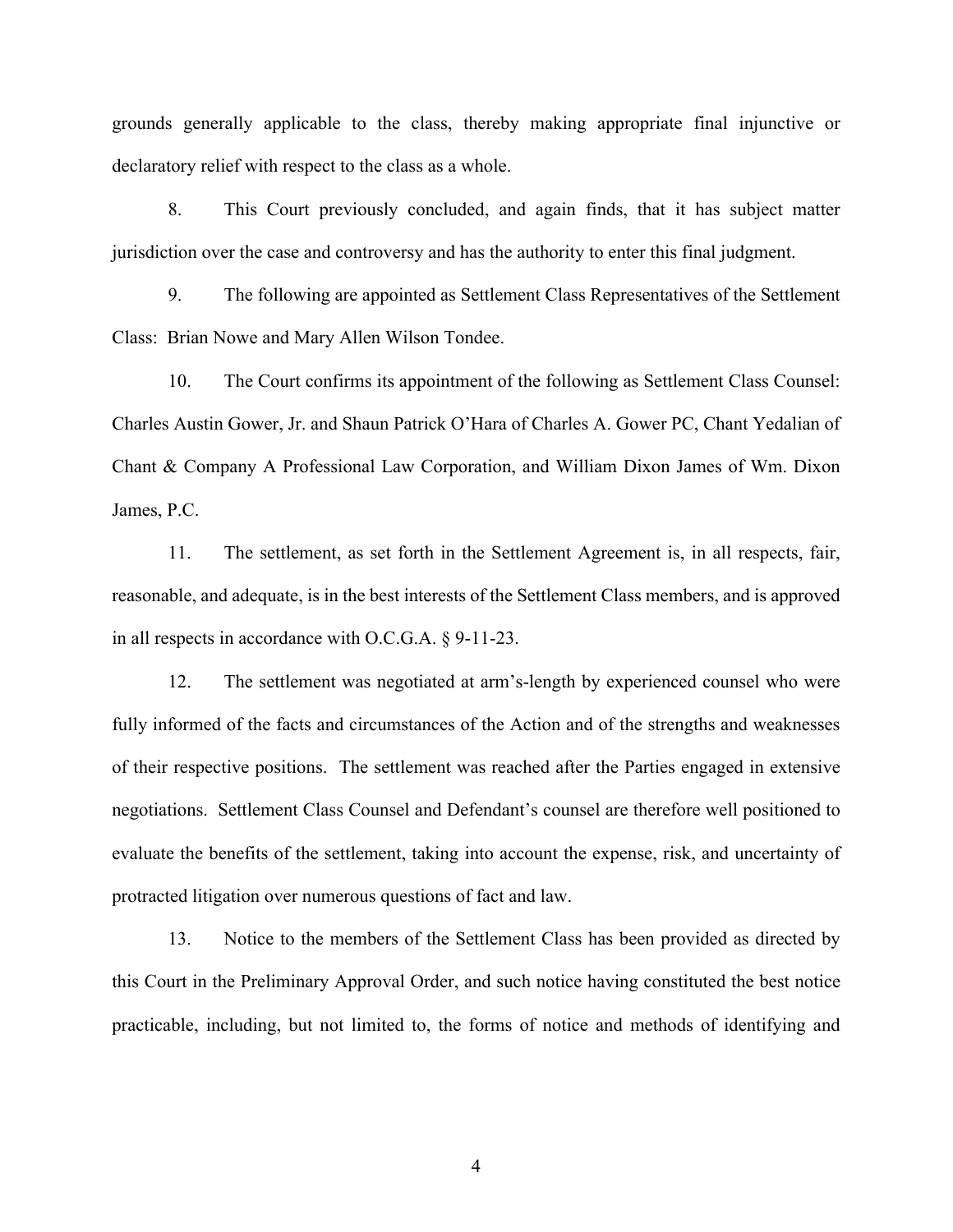providing notice to the members of the Settlement Class, has satisfied the requirements of due process, O.C.G.A. § 9-11-23, and all other applicable laws.

14. The settlement shall not be deemed to constitute an admission or finding of liability or wrongdoing on the part of Defendant, Settlement Class Representatives, or any of the Settlement Class members, Released Parties, or any additional Released Parties.

15. Upon the Final Effective Date, Settlement Class Representatives, each Settlement Class member, and each Releasing Party shall be deemed to have, and by operation of this Final Approval Order and Judgment shall have, fully, finally, and forever released, relinquished, and discharged all Settled Claims against the Released Parties in the manner(s) set forth in Section 13 of the Settlement Agreement.

16. Upon the Final Effective Date, Settlement Class Representatives, each Settlement Class member, and each Releasing Party shall be permanently barred and enjoined from asserting, commencing, prosecuting, or continuing any of the Settled Claims.

17. Settlement Class Representative incentive awards are hereby awarded to the following Settlement Class Representatives in the amount of five-thousand dollars and zero cents (\$5,000.00) each: Brian Nowe and Mary Allen Wilson Tondee, paid pursuant to the terms of the Agreement, as compensation for their efforts in bringing the Action and achieving the benefits of the settlement on behalf of the Settlement Class.

18. Settlement Class Counsel are hereby awarded (a) attorneys' fees in the amount of six-hundred-sixty-six-thousand—six-hundred-sixty-seven dollars and zero cents (\$666,667.00) and (b) reimbursement of their reasonable expenses in the amount of six-thousand—one-hundredtwelve dollars and eighty cents (\$6,112.80). These fees and reimbursement of expenses shall be

5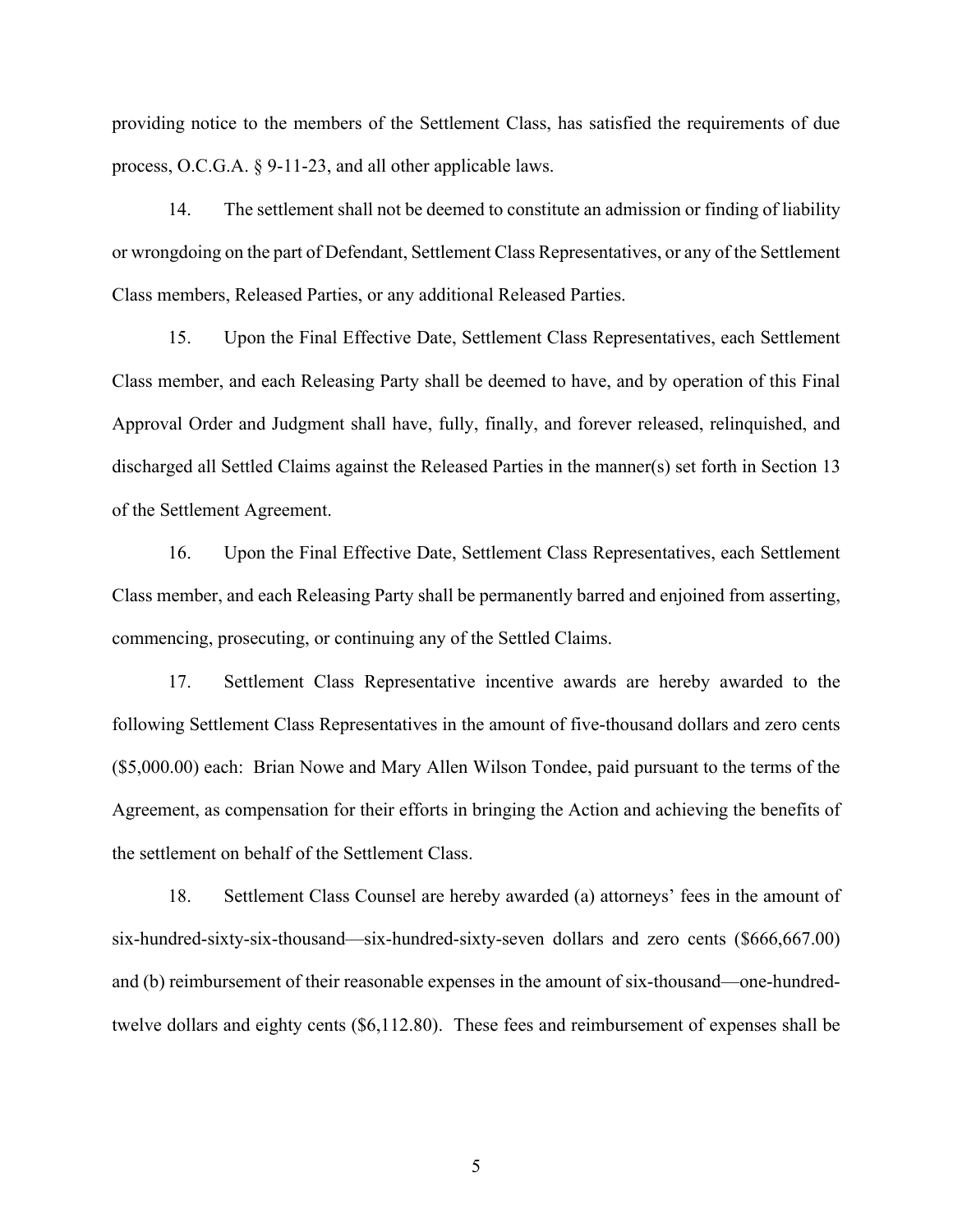paid pursuant to the terms of the Agreement, and are to be allocated among Class Counsel according to Class Counsel's existing agreement with one another.

19. The Court finds that the amounts of attorneys' fees and reimbursable expenses awarded to Settlement Class Counsel are fair and reasonable. In making its award of attorneys' fees and reimbursement of expenses, in the amounts described in paragraph 18 above, the court has considered and finds as follows:

- a. The settlement has provided significant relief to the Settlement Class.
- b. Defendant's implementation of a written company policy to ensure all Bargain Hunt stores remain in compliance with FACTA was a negotiated, material term of the settlement.
- c. The Notice Program constituted the best notice practicable to Settlement Class members consistent with the requirements of due process.
- d. The settlement provides a fair opportunity for all members of the Settlement Class to submit a Claim and be compensated. The Notice Program combined with the length of the Claims Period provides ample opportunity for any Settlement Class member who desires to submit a claim to do so.
- e. By providing this opportunity for compensation Settlement Class Counsel have demonstrated that they have represented the Settlement Class well. Settlement Class Counsel have conducted the litigation and achieved the settlement with skill, perseverance, and diligent advocacy on behalf of Settlement Class Representatives and the Settlement Class as a whole.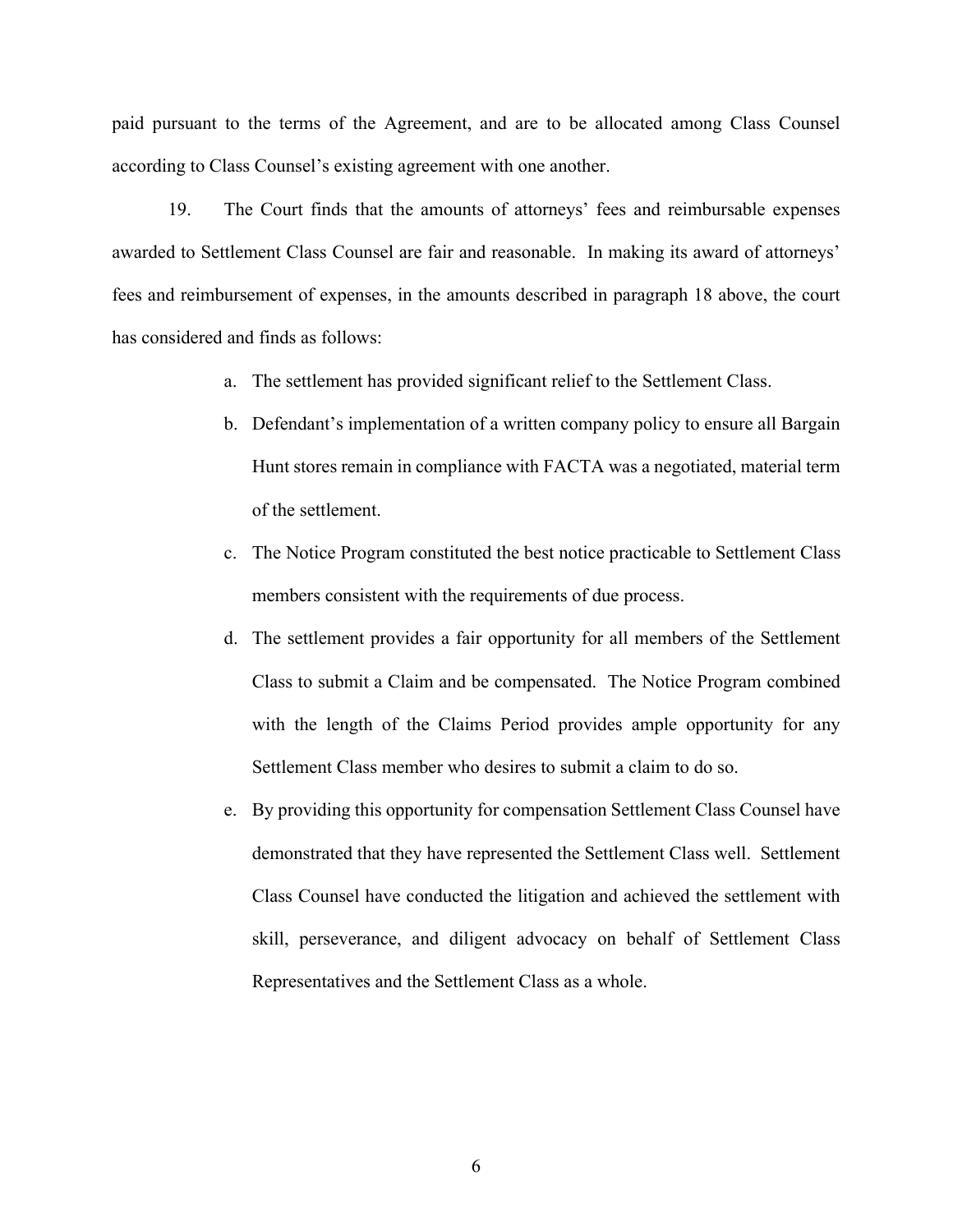- f. This matter involves complex factual and legal issues and, in the absence of the settlement, would involve further lengthy proceedings and uncertain resolution of such issues.
- g. Had the settlement not been achieved, there would remain a significant risk that the Settlement Class may have recovered less or nothing from Defendant, and that any recovery would have been significantly delayed.
- h. Settlement Class counsel possess and successfully utilized the skills and expertise required to prosecute this matter and achieve settlement. The Court also considered and finds that the experience, reputation, and ability of Settlement Class Counsel contributed to the success of achieving settlement, and the benefits conferred as a result of the settlement, including the monetary benefits and the change of conduct and implementation of a FACTA compliance policy by Defendant. The Court also considered and finds that Settlement Class Counsel's fees were always contingent, and Settlement Class Counsel undertook substantial risk by prosecuting this matter, including the substantial risk of non-payment.

20. During the claims period there were a total of 3,267 claims received from Settlement Class members, of which 579 were duplicates. After adjusting for duplicates, there were 2,688 unique claims received from Settlement Class members during the claims period. Defendant has agreed that all of these 2,688 claims will be paid as part of the Settlement. To the extent that there are any uncashed payments that remain after the 120-day void period, any such residual funds will be distributed to the non-profit organization J. Barnett Woodruff (South) Boys & Girls Club. Defendant and additional Released Parties shall not be liable for any additional fees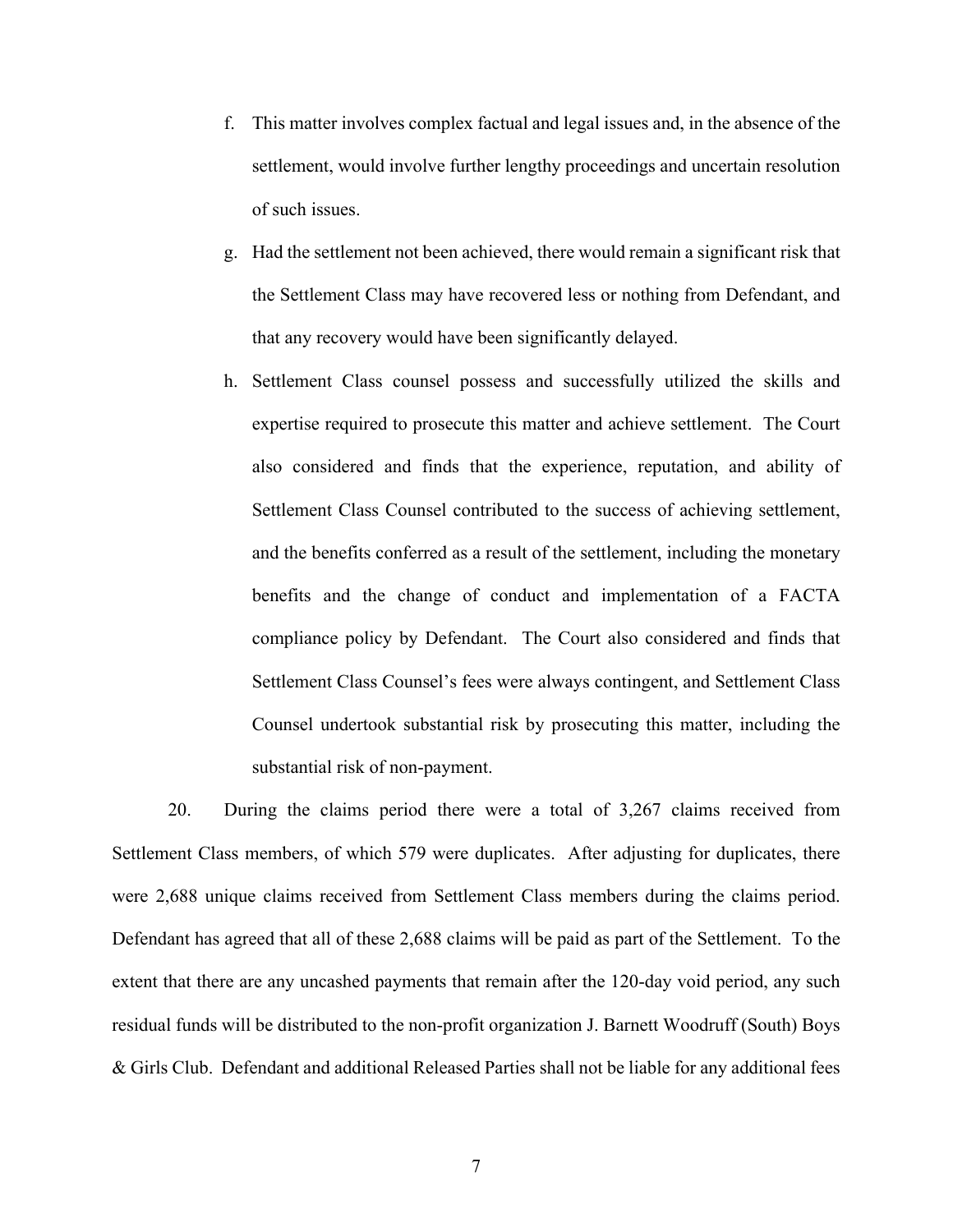or expenses for Settlement Class Counsel or counsel of any Settlement Class Representatives in connection with the Action, beyond those expressly provided in the Settlement Agreement.

21. The Court hereby directs the Settlement Administrator, Defendant and Plaintiffs to effectuate all terms of the settlement and Agreement.

22. By reason of the settlement, and approval hereof, there is no just reason for delay and the Court hereby enters this Final Order and Judgment as a final judgment.

23. Jurisdiction is reserved by this Court, without affecting the finality of this Final Approval Order and Judgment, over:

- a. Effectuating the settlement and the terms of the Agreement, including the payment of Settlement Class Counsel's attorneys' fees and reimbursement of expenses, including any interest accrued thereon;
- b. Supervising any remaining aspects of the administration of the settlement;
- c. Determining whether, in the event an appeal is taken from any aspect of this Final Approval Order and Judgment, notice should be given at the appellant's expense to some or all Settlement Class members apprising of the pendency of the appeal and such other matters as the Court may order;
- d. Enforcing and administering the Settlement Agreement and the settlement, including the release executed in connection therewith, and the provisions of this Final Approval Order and Judgment;
- e. Adjudicating any disputes that arise under the Settlement Agreement; and
- f. Any other matters related or ancillary to the foregoing.